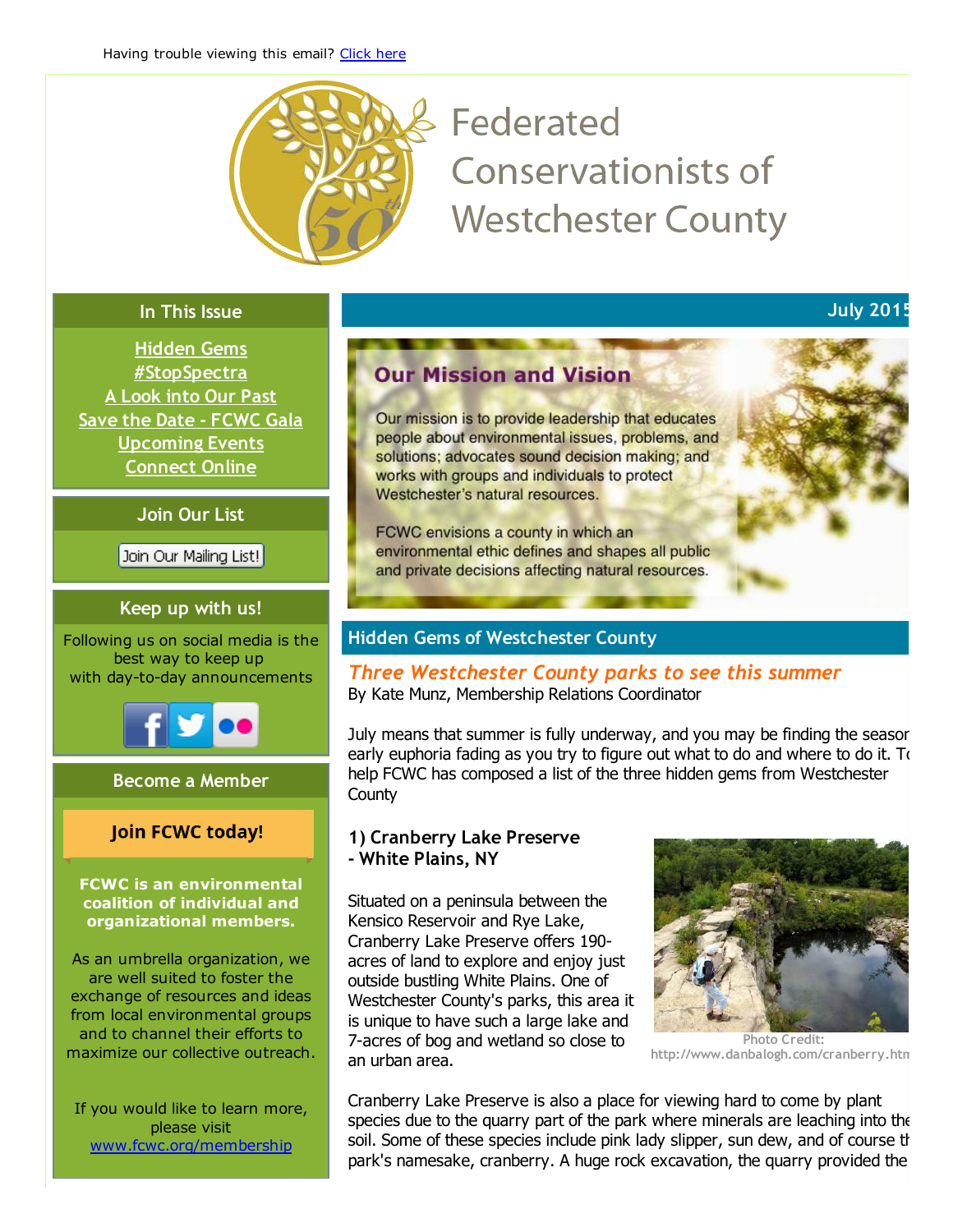## 50th Anniversary Gala

## Save the Date September 26, 2015

At our 50th Anniversary Gala, FCWC is proud to honor three **instrumental** environmentalists in Westchester County.

This year's honorees are appropriate for a milestone celebration such as this, because they reflect the three founding values of FCWC: Advocacy, Education, and Science.

Pace Law School founded its pioneering environmental law program in 1980. In the next 35 years, it became one of the premier environmental law programs in the world consistently ranked among the top four programs in the USA. Its innovative environmental law specialties have been emulated nationally and even internationally. The faculty have been pioneers in developing and implementing environmental law and its students advance the practice through its many externships and internships.

Bedford2020 is a non-profit organization leading a grass roots effort to reduce greenhouse gas emissions 20% by the year 2020 in the town of Bedford, NY. They are reducing emissions and making a difference through community programs that span five action areas, including: Energy, Food & Agriculture, Transportation, Waste & Recycling, and Water & Land Use.

Dr. Cynthia Rosenzweig is a Senior Research Scientist at the NASA Goddard Institute for Space Studies, where she heads the Climate Impacts Group, a professor at Barnard College and a Senior Research Scientist at the Earth Institute at Columbia University. She was a Coordinating Lead Author of

granite for the Kensico dam and is an important feature in the County. Today, visitors can explore the site which has a landscape that would be more common of areas Upstate.

#### 2) Blue Mountain Reservation ‐ Peekskill, NY

Known more for the sportsman center and mountain biking, Blue Mountain Reservation actually has a number of unique landscape features, making it a must-visit destination this summer. This County Park has the largest number of functioning vernal pools (over 136) in the County, offering important amphibian habitat and breeding area. The park features



Photo Credit: http://www.westchestermagazine.com/Best‐ Top‐Parks‐In‐Westchester/

miles of trails, including challenging hikes to the tops of two park peaks, Mt. Spitzenberg and Blue Mountain.

## 3) Marshlands Conservancy ‐ Rye, NY

The Salt Marsh at Marshlands Conservancy is one of the largest remaining salt marsh mud flats along Long Island Sound in Westchester County. Located along the Atlantic migratory bird flyway, this area is a great birdwatching location; over 230 species have been sighted there. can participate in nature studies or just enjoy the forest, meadow, salt marsh, and shore.



Photo Credit: Visitors to Marshlands Conservancy http://juliejourneys.com/2015/01/06/westchester hike‐in‐rye‐marshlands‐conservancy/

FCWC thanks to John Baker, Director of Conservation and Ken Uhle, Landscap Architect for Westchester County Department of Parks, Recreation, and Conservation for assistance in putting this list together.

### Click to Read of FCWC's Blog

## Update on #StopSpectra Pipeline Pr[oject](https://fcwc.wordpress.com/2015/07/09/hidden-gems-of-westchester-county/)

## *Save Blue Mountain*

As FCWC has been reporting over the last few months, a massive pipeline expansion has been proposed by Spectra Energy, called the Algonquin Incremental Market (AIM) project. The project will run an expanded pipeline through part of Blue Mountain Reservation, a Westchester County park in the northern part of the County. The pipeline will serve the purpose of transporting fracked gas for export, a questionable venture for a state that has banned fracking within its own boundaries.

The project has been approved by the Federal Energy Regulatory Commission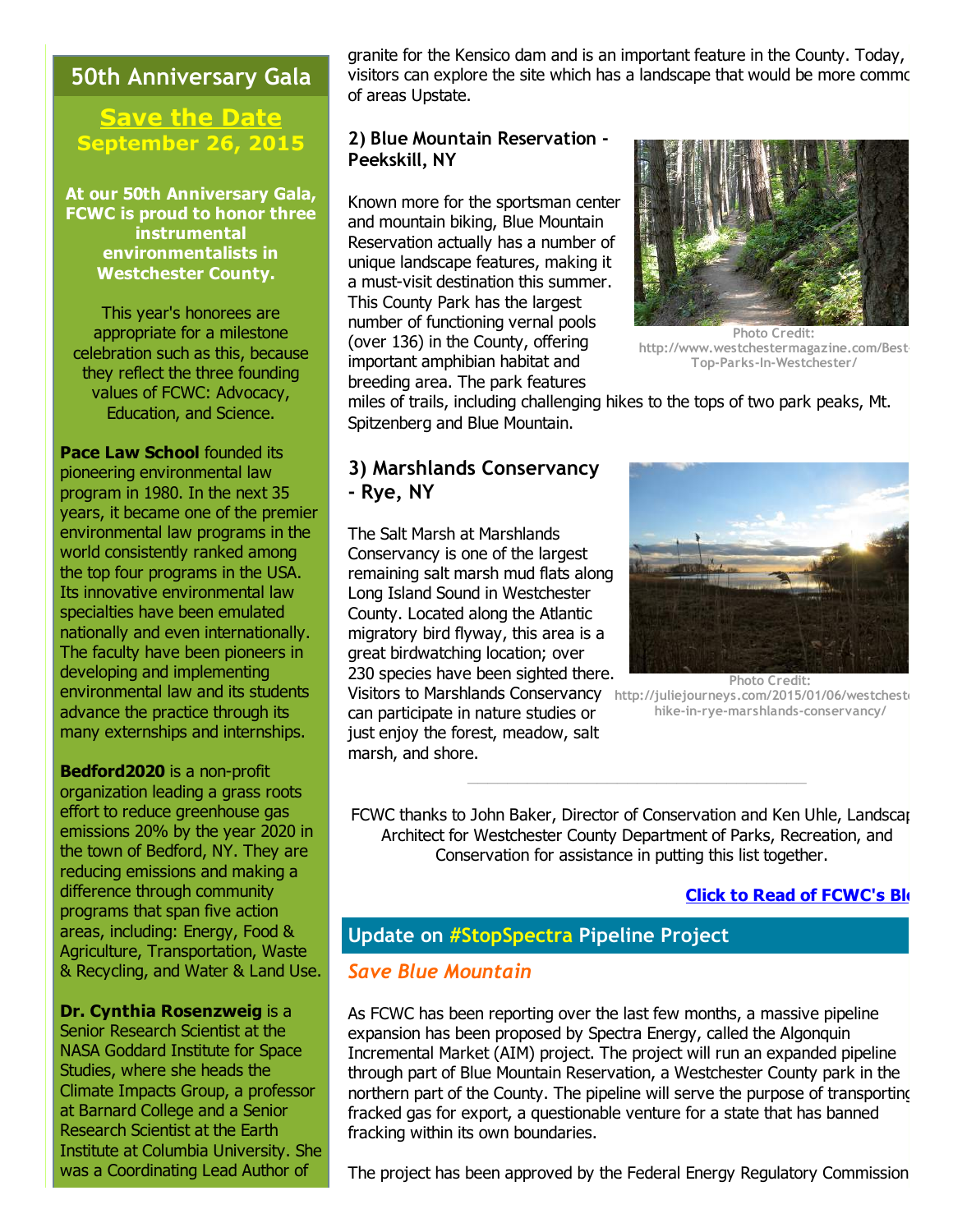the IPCC Working Group II Fourth Assessment Report. Dr. Rosenzweig was a keynote speaker at FCWC's Westchester Climate Summit last September.

#### Donations in Memory

Unfortunately we've recently lost two members of our FCWC family, former FCWC president Warren Ross of Rye, and husband of long time board member Nortrud Spero, Monroe Spero. Mr. Spero designated FCWC as the non-profit to which any donations in his memory can be made.

#### Give in Memory

## Featured Member **Organization**



Sheldrake Environmental **Center** 

Sheldrake Environmental Center is located on the Larchmont Reservoir and is part of the **James G.** Johnson, Jr. Conservancy. It provides 60-acres of land and water for local [wildlife](http://www.sheldrakecenter.org/map.html) habitat and public education. The Conservancy is a haven of natural landscape for thousands of visitors from Larchmont, Mamaroneck, New Rochelle, Scarsdale and other nearby communities.

This space is a major resource for quiet recreation, wildlife habitat, and nature study for children and adults.

(FERC), which allows the company to begin acquiring land for construction, despite shortcuts in environmental impact assess. County Executive Astorino has signed off on a deal to give the Spectra organization a temporary license agreement to construct on approximately 18 acres of parkland inside the Blue Mountain Reservation.

Please call the County Executive today at 914-995-2900 to ask him that the following items be included in the license agreement with Spectra to protect county taxpayer-owned parkland:

- Increased safety protection
- Additional resources for monitoring
- More specific details on how the park will be restored once construction complete
- Increased insurance coverage, including a performance bond

FCWC believes that New York, its residents, and its parks should not be a vehicle for exporting this unsustainable fuel source. Help urge the County Executive to uphold his obligations to our residents and properly protect Blue Mountain.

For more information, please visit: http://www.senrg.org/blue-mountain-park/ and www.nylcv.org/

> Keep the conversation going online by using #StopSpectra!

## A Look Into Our Past

*Westchester Environment Revisited*

*This is the seventh installment of our "A Look into Our Past" Series, honoring the past five decades of environmental work in Westchester County. This series revisits some of our best accomplishments by featuring past articles from our original publication "Westchester Environment." To see all of the other past articles visit our blog at www.fcwc.wordpress.com/? s=A+Look+Into+Our+Past*

(Excerpts [from"Westchester](https://fcwc.wordpress.com/?s=A+Look+Into+Our+Past) Environment" - Vol. 97 No. 3 - May & June 1997)

#### Ward Pound Ridge Reservation gets Biodiversity Preserves

By Gudrun "Goodie" LeLash, FCWC Executive Director 1997

For several years FCWC studied how to protect biodiversity and habitat in Westchester. It received funds for computer hard and software for data gathering and public education through the good offices of State Assemblyman Richard Brodsky. Preexisting and new data were collected.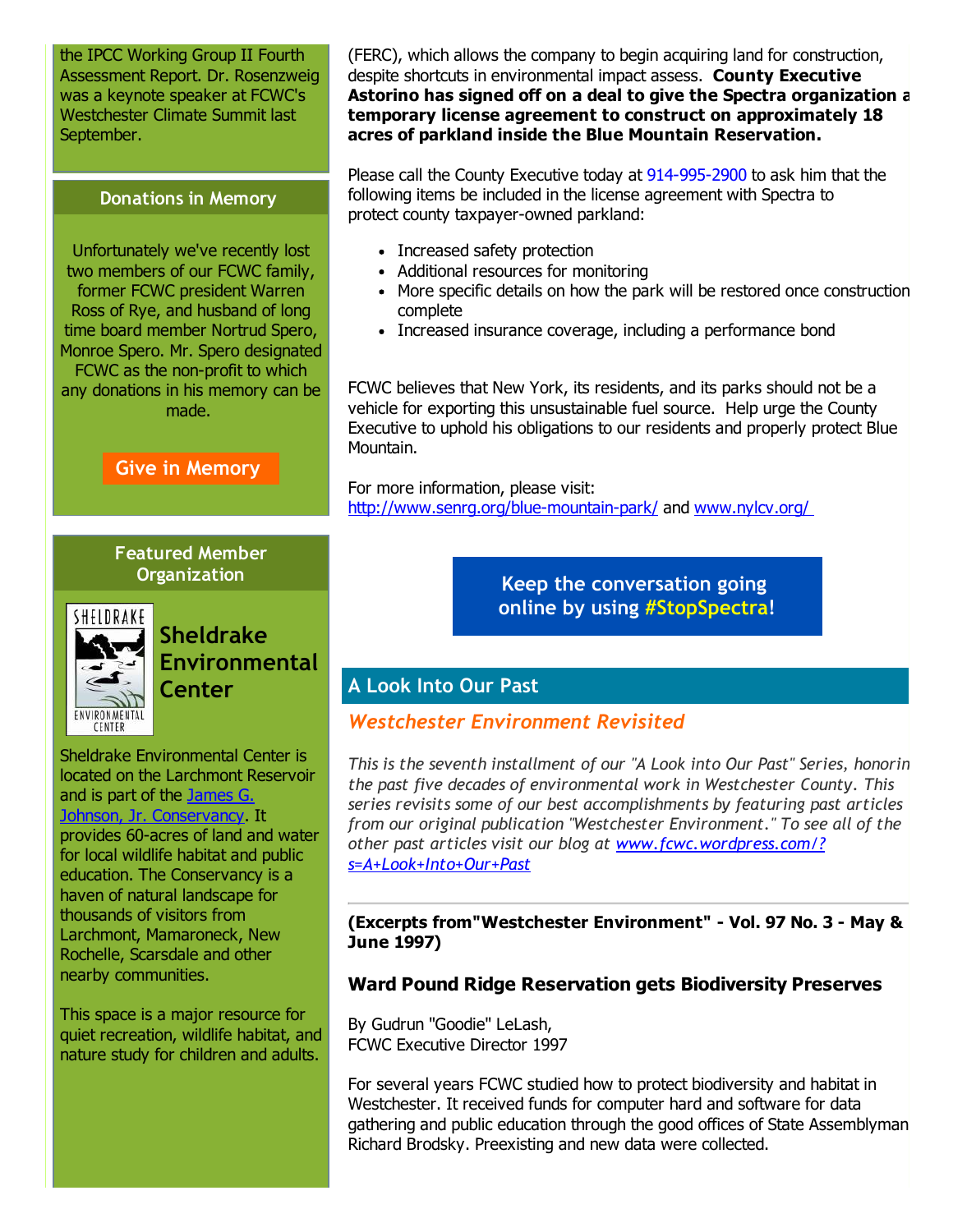

Formed in 2001 through a merger of the L.I.F.E. Center (Local Involvement for Environment) and the Friends of the Reservoir, [Sheldrake](http://www.sheldrakecenter.org/about_History.html) has a rich tradition of offering high quality, hands-on nature programs including:

- Year-'round Pre-K programs, including Nature Camps;
- Backpack Babies [program](http://www.sheldrakecenter.org/calendar.html) for children 6mos-24mos old;
- School groups from Kindergarten through AP [Environmental](http://www.sheldrakecenter.org/schoolPrograms.html) Science;
- College-level internship opportunities;
- [Meadow](http://www.sheldrakecenter.org/employment.html) and other habitat restoration projects;
- Community service cleanups;
- Family weekend explorations.

In 1994, under the leadership of Michael Klemens, herpetologist at the Wildlife Conservation Society, a cooperative effort among the Westchester County Parks and Planning Departments, WCS and FCWC began in county parks - land already protected and accessible to us. Since it is public land, we felt we might be able to influence the management and protection of sensitive natural areas.

After three years of field study, two areas of Ward Pound Ridge Reservation, nearly 1,500 acres, were declared Biodiversity Preserves by the Parks Board. The land was deemed of significant value, and biodiversity protection will be a major consideration in future plans for the park. Although not as strongly worded as we would have liked, it is, however, a beginning in the effort to secure the species and habitat diversity.

#### Our efforts notwithstanding, safeguarding Westchester's natural resources will still depend on interested public citizens 50 or 100 years hence. If the Reservation were developed outside

the Biodiversity Preserves, these protected areas would be at risk. For that matter, if the rural neighborhood bordering the Reservation were paved up to boundary, the preserves would be jeopardized.

As they say, in this democracy, educated citizens and eternal vigilance are vital. What we have achieved, however, is a heightened sense of awareness about the species and habitats that exist within Ward Pound Ridge Reservation and elsewhere in our region.

#### Click to Read on FCWC's Blog

### Good news for solar in Westcheste[r!](https://fcwc.wordpress.com/2015/07/09/new-a-look-into-our-past-ward-pound-ridge-reservation-gets-biodiversity-preserves/)

## Solar. Simple. Together.

Announced today in the Journal News, 200 homeowners in 4 communities have signed up to have solar panels installed on their roofs in the first phase of Solarize [Westchester](http://www.lohud.com/story/money/real-estate/lohud-real-estate/2015/07/08/solarize-westchester-campaign/29884571/)'s campaign to increase solar energy in Westchester.



Learn more about Solarize Westchester and how to get your community involved by visiting their website www.solarizewetchester.com.

## [UPCOMING](http://www.solarizewestchester.com/) EVENTS

#### Parkland is for today and tomorrow

#### By Gudrun LeLash

# **Conservation component necessary for Parks Master Plan**  $\begin{tabular}{p{0.875\textwidth}}\hline\textbf{Conservation after all.} \end{tabular} \hline \begin{tabular}{p{0.85\textwidth}}\hline\textbf{N}}\hline\textbf{N}}\hline\textbf{M} & \textbf{M} & \textbf{M} & \textbf{M} & \textbf{M} & \textbf{M} & \textbf{M} & \textbf{M} \\ \hline \textbf{d} & \textbf{d} & \textbf{d} & \textbf{M} & \textbf{M} & \textbf{M} & \textbf{M} & \textbf{M} & \textbf{M} & \textbf{M} \\ \textbf{d} & \textbf{d} & \$

mowing of meadows be done on<br>schedules that do not disturb

schedules that do not disturbed<br>groundesting birds; that wellands, watercourses, buffers and other highly<br>lemmarks are precised, and that function functions of the comparison of<br>the property function of the space of the sp

growing leisure time activities; and<br>the bubble of us baby boomers is

the bubble of us baby boomers is<br>moving along in age. The demand for<br>passive open space parkland and<br>natural areas in the county will surely

consideration in future plans for the<br>park. Althoughnot as strongly worded consideration in runsing park. Although<br>not as strongly worded as we would have liked, it is, however, a beginning in the effort to<br>secure the species and habitat diver-

> Our efforts not with standing, safe guarding Westchester's natural resources will still depend

Conservation to some the new head-<br>quarters at the Edith G. Read Sanctians<br>properties South in Rye. However,<br>attention must also be paid to the<br>sensitive habitats and resources of<br>that park and other passive parks in<br>the l

their natural assets three.<br>
their natural assets three.<br>
their natural assets three.<br>
terfowl at Playland Lake this winter<br>
versa likely due to the dige and tidal<br>
was likely due to the county. Apparently no prior review<br> take place on its perimeter such as the storage of chemicals.

the storage of chemicals.<br>As the county presses on with its<br>Parks Master Plan, we expect to see<br>more emphasis on the needs of its<br>passive parks and conservation ar-<br>eas. The department responsible for<br>this is called Parks,

#### Ward Pound Ridge Reservation gets Biodiversity Preserves

sity

Ward Pound Ridge Reservation<br>for Sesseval years FCW. Studied<br>how to protect biodiversity and habitatin Westchest It received funds<br>for computer hard and software for<br>through the good offices of State<br>through the good offic

servation Society, a co operative effort among the<br>Westchester County Parks and Planning Depart-<br>ments, WCS<br>a n d FCWC



FCWC<br>algorithm county parks - land<br>already protected and accessible to<br>us. Since it is public land, we felt we<br>mappenent and protection of sensitive<br>natural areas. natural races.<br>After three years of field study,<br>two areas of Ward Pound Ridge<br>Reservation, nearly 1,500 acres, were<br>declared Rindiversity Preserves by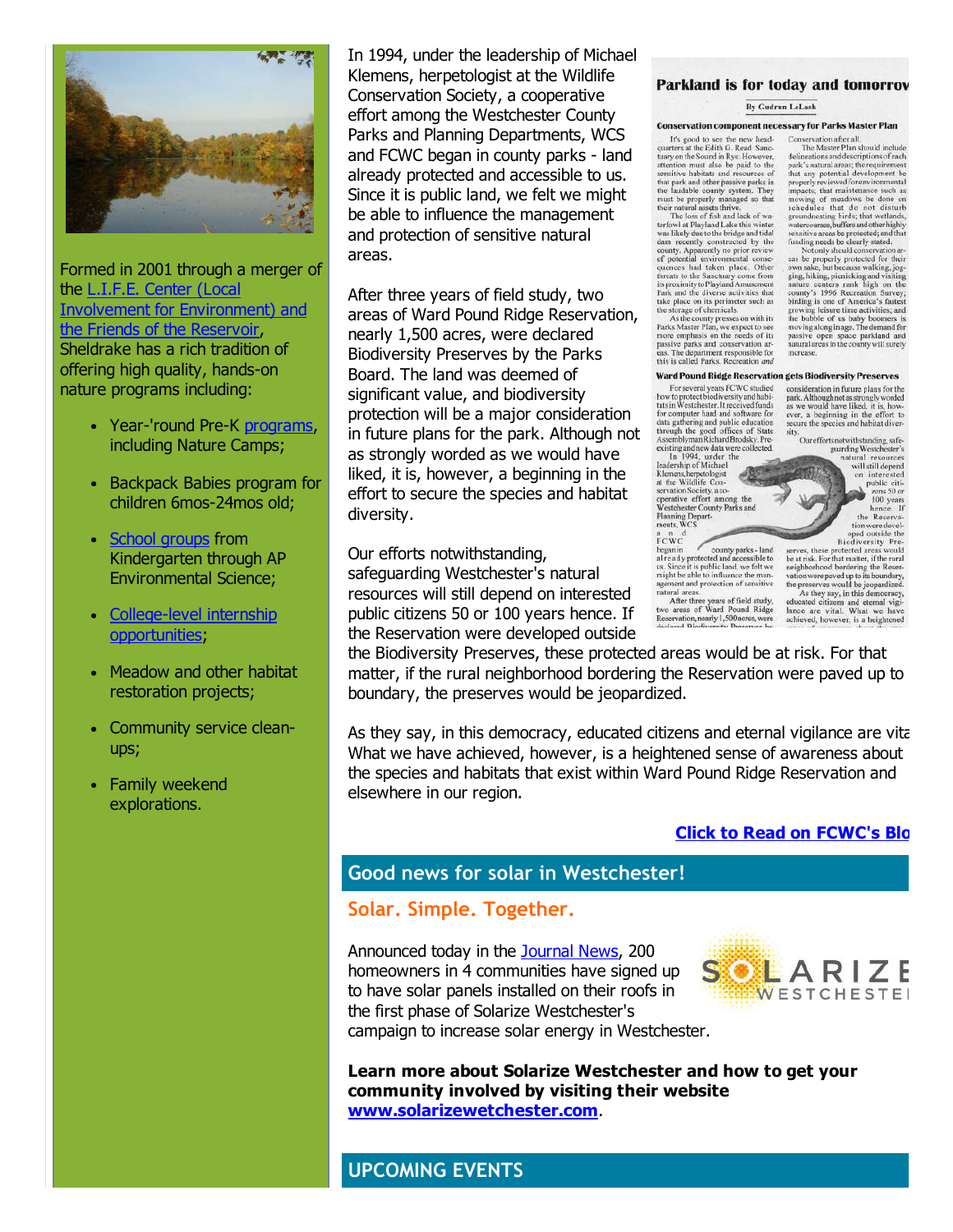

Participation in our programs teaches ecological concepts to community members, encouraging them to become effective stewards of the natural world.

The center is focusing on expanding programing for this year, check out what is on tap for this month in the [following](http://www.sheldrakecenter.org/events.html) Upcoming Events section of this F-News.

The trails are open every day from dawn until dusk.

> 685 Weaver Street Larchmont, NY 10549 (Directions)

(914) 834-1443 www.s[heldrakece](https://www.google.com/maps/@41.2817909,-73.5586364,14z)nter.org

This [section](http://www.sheldrakecenter.org/) will feature a different FCWC Member Organization each month. Highlighting general information, we hope to spread the word about some of these amazing organizations.

If you are are a part of an organization interested in becoming a member of Federated Conservationists, visit www.fcwc.org/#!memberorganization-form/ccj2

For a full list of our member organization's events and happenings, check out our Federation Calendar at www.fcwc.org/calendar. Remember to always confirm events before attending. Check back regularly as we are always updating.

#### Marsh Munchers

*Sponsored by:* Groundwork Hudson Valley, Science Barge & Junior League of **Bronxville** *When:* Saturday, July 12, 2:00 PM to 4:00 PM

*Where:* The Science Barge, 99 Dock Street, Yonkers, NY 10701

Every Sunday, from July through October, the Science Barge invites children for hands-on Art & Science workshops. To RSVP, call or email Pam Segura at 914 375-2151 or pamela@groundworkhv.org.

#### Science & Suds: [Hands‐on](mailto:pamela@groundworkhv.org) learning, Music, and Craft Beer Tasting *Sponsored by:* Sheldrake Environmental Center *When:* Thursday, July 16, 7:30 PM *Where:* Sheldrake Environmental Center, 685 Weaver Street, Larchmont, NY

Join us here at the Conservancy for a fun night with Mamaroneck School of Rock's adult band providing entertainment. Naturalists will be on hand to teach all about what lives in our pond. Share the excitement of discovery that your children experience on a Sheldrake trip.

Learn more >http://www.nycharities.org/events/EventLevels.aspx? ETID=8181

### 4th Annual Firefly [Festival](http://www.nycharities.org/events/EventLevels.aspx?ETID=8181)

*Sponsored by:* Friends of Trailside Nature Museum *When:* Friday, July 17, 7:30 PM *Where:* Trailside Nature Museum, Routes 25 and 121, Cross River, NY

Join park staff and other area families for an ice cream social, a program detailing fireflies, and a delightful evening spent observing, catching and releasing these magnificent creatures.

Bring a lawn chair or blanket for a comfortable seat for the show. For more information contact Trailside Museum at (914) 864-7322. Co-sponsored by Friends of Trailside Museum and Ward Pound Ridge Reservation. Rain date of Friday, July 24th.

### Butterfly and Dragonfly Survey

*Sponsored by:* Westmoreland Sanctuary *When:* Sunday, July 19, 9:00 AM to 12:00 PM and 1:00 PM to 5:00 PM *Where:* Westmoreland Sanctuary, 260 Chestnut Ridge Road, Mount Kisco, NY

Volunteers Wanted! Some of our fastest declining species are our insects. The annual butterfly and dragonfly survey gives Westmoreland staff data to monitor population fluctuations of individual species. This data will be used in the long term management plan for the Sanctuary. Interested participants should bring binoculars, sunscreen, water, and wear long pants. A butterfly net is handy if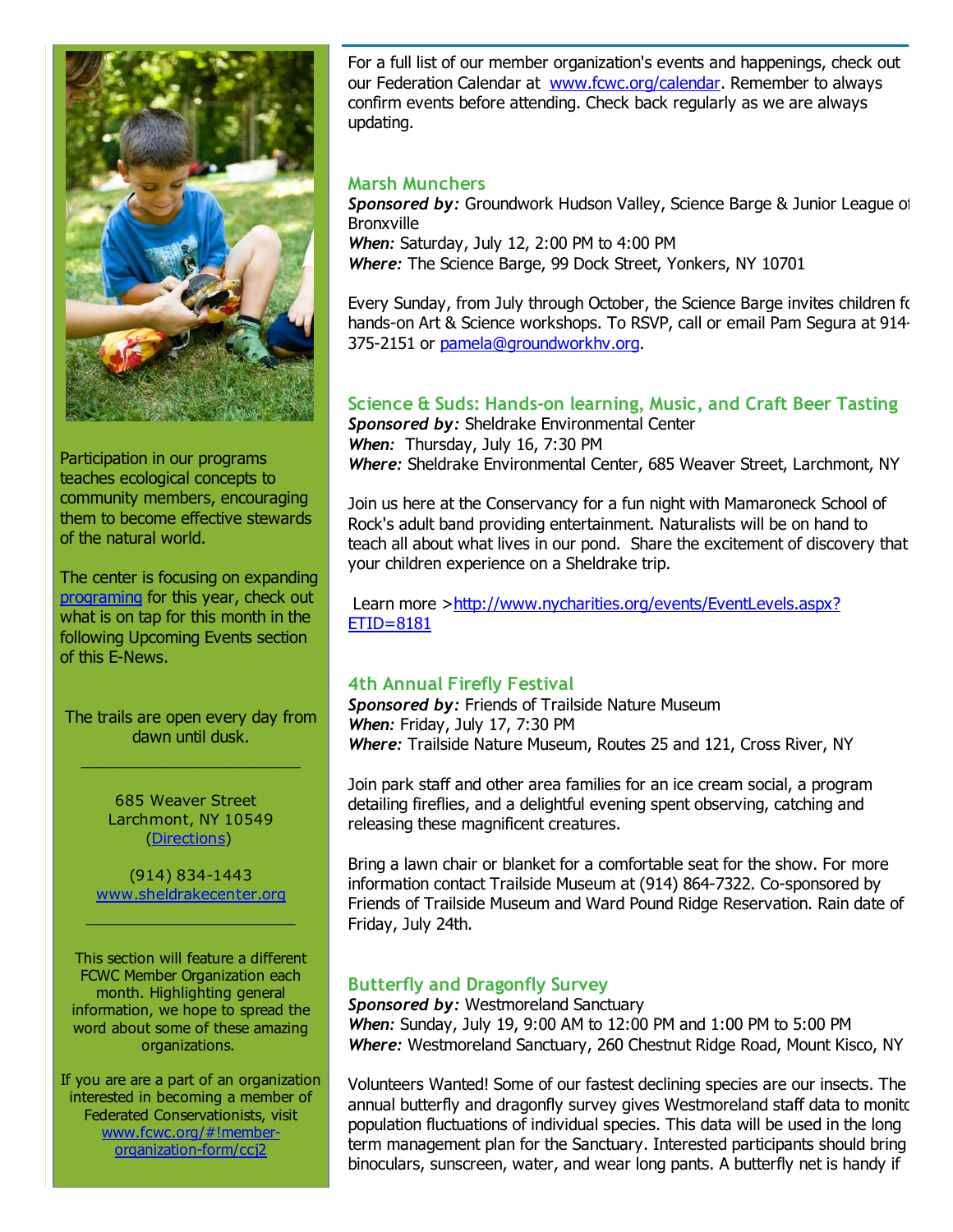#### [Meetings](http://www.fcwc.org/#!member-organization-form/ccj2) of Interest

Special Meeting of Nuclear Regulatory Commission on AIM Pipeline

Wednesday, July 15 at 2:00 PM Hendrick Hudson Free Library Montrose, New York

Link to Facebook Page

This will be a [critically](https://www.facebook.com/events/934674319911985/) important presentation by national experts, Paul Blanch, nuclear expert, (in person) and Mr. Rick Kuprewicz, pipeline expert, (via phone) to the Nuclear Regulatory Commission's Petition Review Board via conference call

The public will have the opportunity to view/hear the experts' presentation to the NRC Petition Review Board about the dangerous siting of this new pipeline next to Indian Point, however, may not participate or speak during the official call.

A press conference, hosted by NYS Assemblywoman Galef, will precede the conference call, and a Q & A lead by Mr. Blanch and Mr, Kuprewicz will follow the formal presentation enabling full public participation. Informative resources will be provided.

**Subscribe to our blog Like us on Facebook Follow us on Twitter** Receive updates about Stay connected with our Get email alerts when we day-to-day operations,<br>Action Alerts, and member<br>updates. post new articles or<br>extended articles from our upcoming member<br>organization events, see pictures from past events,<br>and more. E-News. Visit our blog Like us on Facebook **1** Follow us on **twitter** 

For the last 50 [years](https://www.facebook.com/federated.conservationists) Federated [Conservationists](https://twitter.com/FCWC1) of [Westchester](https://fcwc.wordpress.com/) County has been here to bring Westchester's environmental community to you. We want to continue that legacy by becoming an easy-to-use online resource. Let us help you stay informed.

Meetings of Interest

SUNY Purchase is offering a New Geographic Information Systems (GIS) Certificate Program

Interested in learning more about Geographic Information Systems (GIS) technology? And at the same time earning a

you have one.

This program is free for volunteers. Interested participants should call or e-ma Steve at sricker@westmorelandsanctuary.org by Friday July 17th.

## Day Trip: [Forsythe](mailto:sricker@westmorelandsanctuary.org) National Wildlife Refuge

*Sponsored by:* Saw Mill River Audubon Society *When:* Saturday, July 25, 5:30 AM to 7:00 PM *Where:* Edwin B Forsythe National Wildlife Refuge, Galloway, NJ

Travel with us to Forsythe National Wildlife Refuge in South Jersey to catch the spectacle of the shorebird migration beginning and all the other rich bird life in this wild protected coastal refuge. The refuge features an 8-mile drive through wetland and woodlands offering excellent viewing and photography.

**FCWC is Online!** 

**Stay connected on Facebook, Twitter,** and WordPress.com

REGISTER BY EMAIL OR PHONE to our office so we know to expect you. Email: office@sawmillriveraudubon.org Phone: 914-666-6503

## Connect with us online!